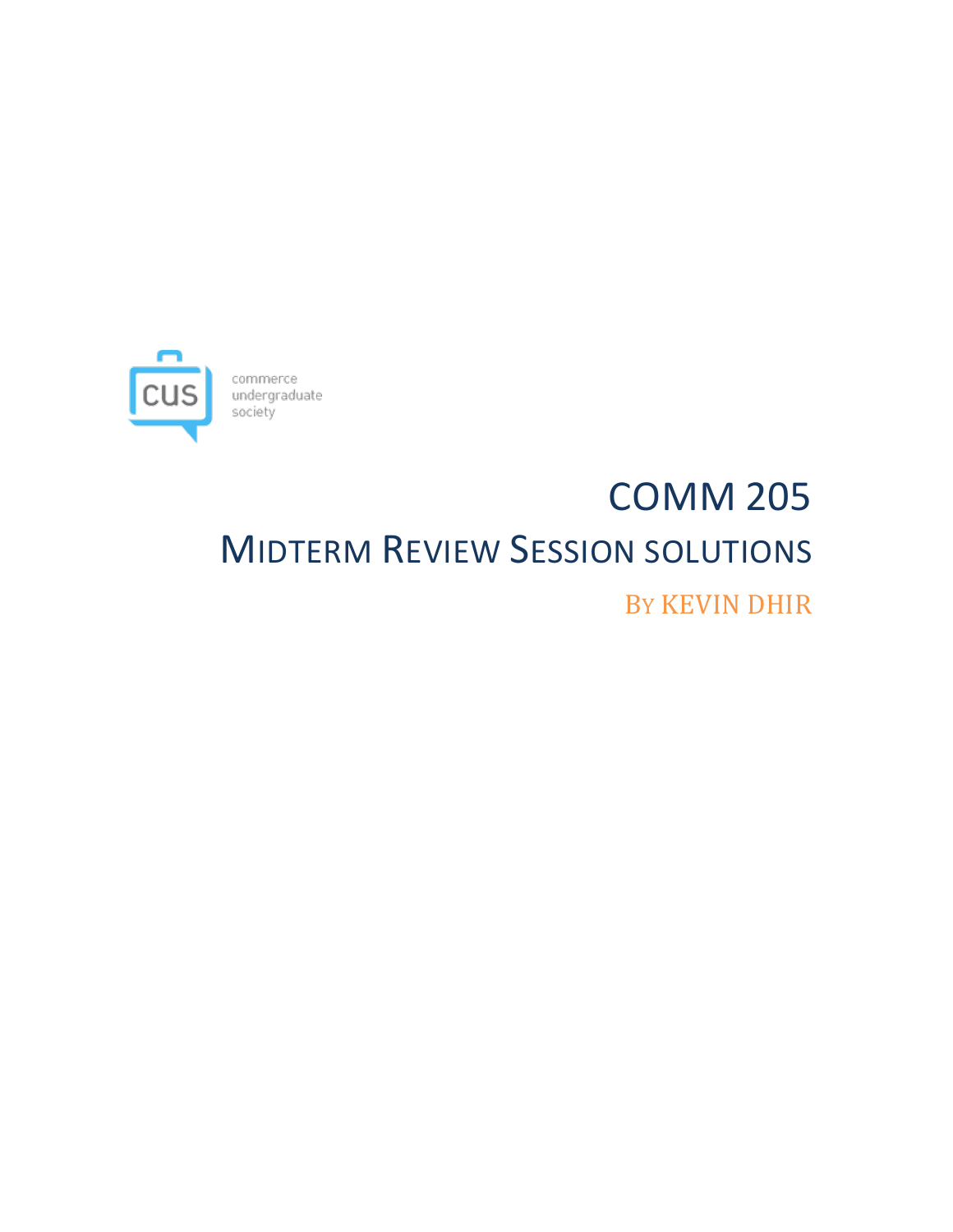### AND, OR

|   |       | B                     |              | D           |                              | G |
|---|-------|-----------------------|--------------|-------------|------------------------------|---|
|   | Grade | <b>Specialization</b> | AND          | OR          | <b>NESTED IF-AND</b>         |   |
| 2 |       | 98 BUCS               | <b>TRUE</b>  | <b>TRUE</b> | You are a BUCS genius!       |   |
| з |       | 94 Accounting         | <b>FALSE</b> | <b>TRUE</b> | You didn't meet the criteria |   |
|   |       | 91 BUCS               | <b>TRUE</b>  | <b>TRUE</b> | You are a BUCS genius!       |   |
|   |       | 84 Marketing          | <b>FALSE</b> | <b>TRUE</b> | You didn't meet the criteria |   |
|   |       |                       |              |             |                              |   |

I typed a formula using AND in C2, OR in D2, and a nested AND in E2. I then dragged it down. What three formulas did I use?

=AND(A2>90,B2="BUCS") =OR(A2>90,A2="Marketing")  $=IF(AND(A2>90,B2="BUCS")$ ,"You are a BUCS genius!","You didn't meet the criteria")

#### COUNTIFS, SUMIFS

|    | 10   Grade | <b>Specialization</b> | <b>COUNTIFS</b>             | <b>SUMIFS</b> |                                     |  |
|----|------------|-----------------------|-----------------------------|---------------|-------------------------------------|--|
|    |            | 98 BUCS               | <b>Total BUCS students:</b> |               | <b>Total Grade of BUCS students</b> |  |
| 12 |            | 94 Accounting         |                             | 189           |                                     |  |
| 13 |            | 91 BUCS               | Grades over 90              |               |                                     |  |
| 14 |            | 84 Marketing          |                             |               |                                     |  |

D12 =SUMIFS(A11:A14,B11:B14,"BUCS")

C14 =COUNTIFS(A11:A14,">90")

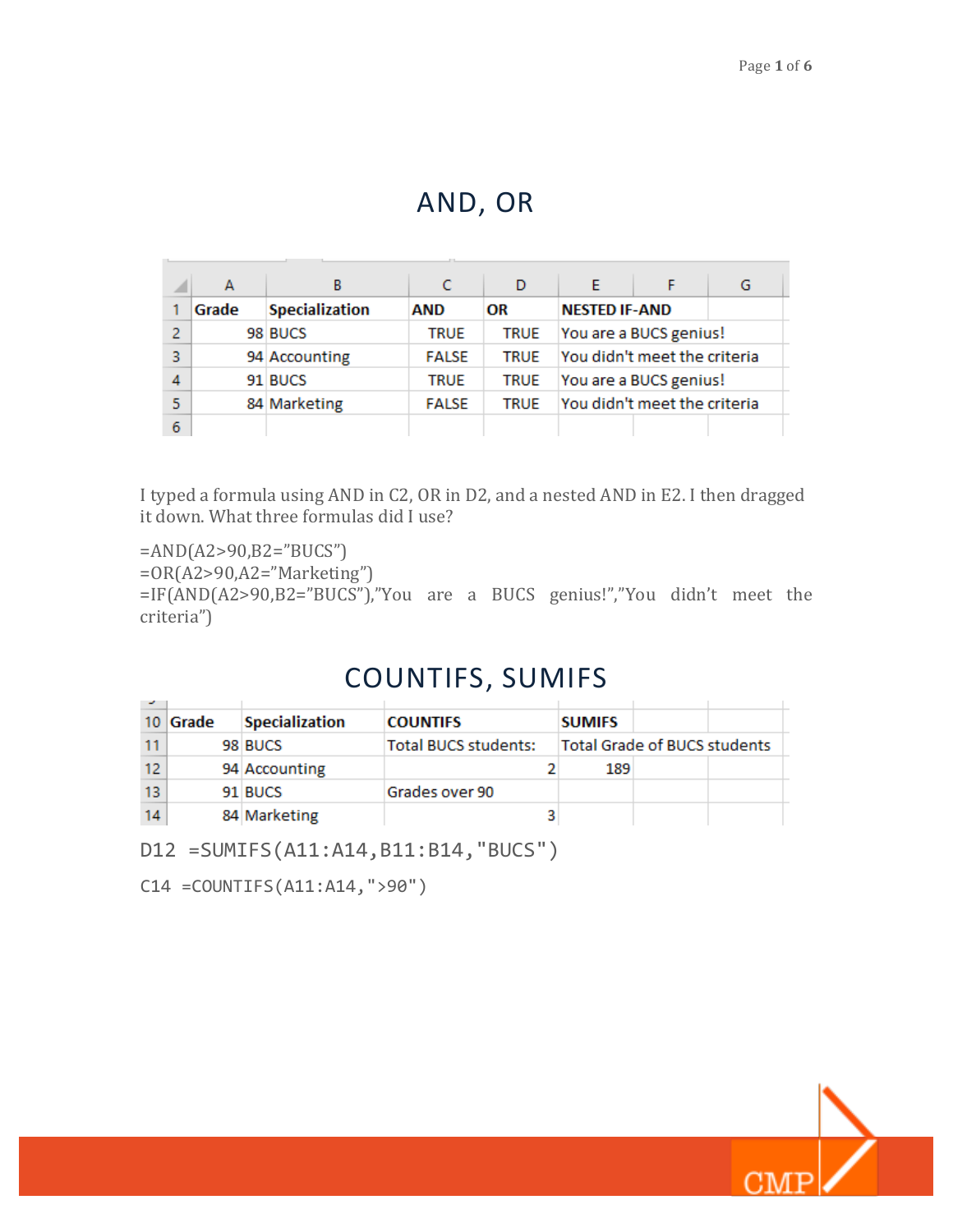|   | А         | в                   |                             |  |  |
|---|-----------|---------------------|-----------------------------|--|--|
|   |           | <b>Mark on Test</b> | <b>Bank Account Balance</b> |  |  |
| 2 | Stan      | 3.1                 | 444                         |  |  |
| 3 | Natalie   | 4.6                 | 555                         |  |  |
| 4 | Arnold    | 1.3                 | 666                         |  |  |
| 5 | Katherine | 4.1                 | 777                         |  |  |
| 6 | Evan      | 5                   | 888                         |  |  |
| 7 | Stanley   |                     | 999                         |  |  |
|   |           |                     |                             |  |  |

#### VLOOKUP

**Write a VLOOKUP function to get Stanley's Bank Account Balance.** 

=VLOOKUP("Stanley",\$A\$2:\$C\$7,3,FALSE)

**Write a VLOOKUP function to get Evan's Mark on Test.** 

=VLOOKUP("Evan",\$A\$2:\$C\$7,2,FALSE)

Write a VLOOKUP function to get the name of the student with balance of 888.

TRICK QUESTION! Cannot be done with VLOOKUP. VLOOKUP searches in the first column and returns relative to that. You cannot return a "-3" column.

**Why should you NOT use column B as your lookup table?** 

Not sorted. Can be problematic.

**EXTRA:** Write the string "SNAKES" in cell A8 using LEFT/RIGHT/CONCAT/MID

=LEFT(A2,1)&LEFT(A3,1)& LEFT(A4,1)& LEFT(A5,1)&LEFT(A6,1)+&LEFT(A7,1)

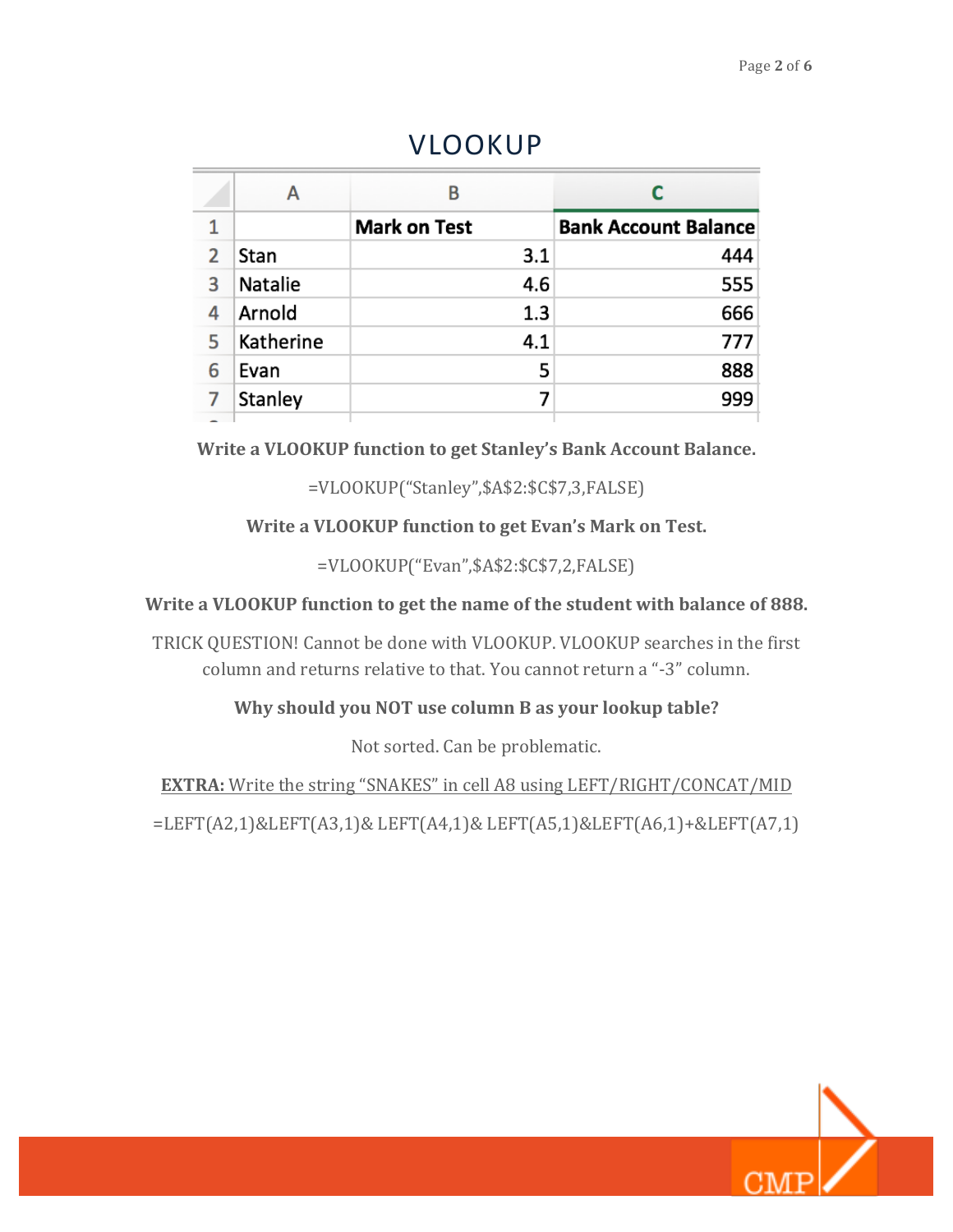# LEN, TRIM, SUBSTITUTE, REPLACE

**KEVIN**  $\overline{9}$  $\frac{5}{10}$  WHY WOULD THIS HAPPEN!? THEY BOTH SAY KEVIN! **KEVIN** 

Could potentially have spaces after the string. You wouldn't be asked this, but it's important to know that BLANK SPACES count as characters, so don't mash that space bar.



What would be written in C1?

This is not string two.

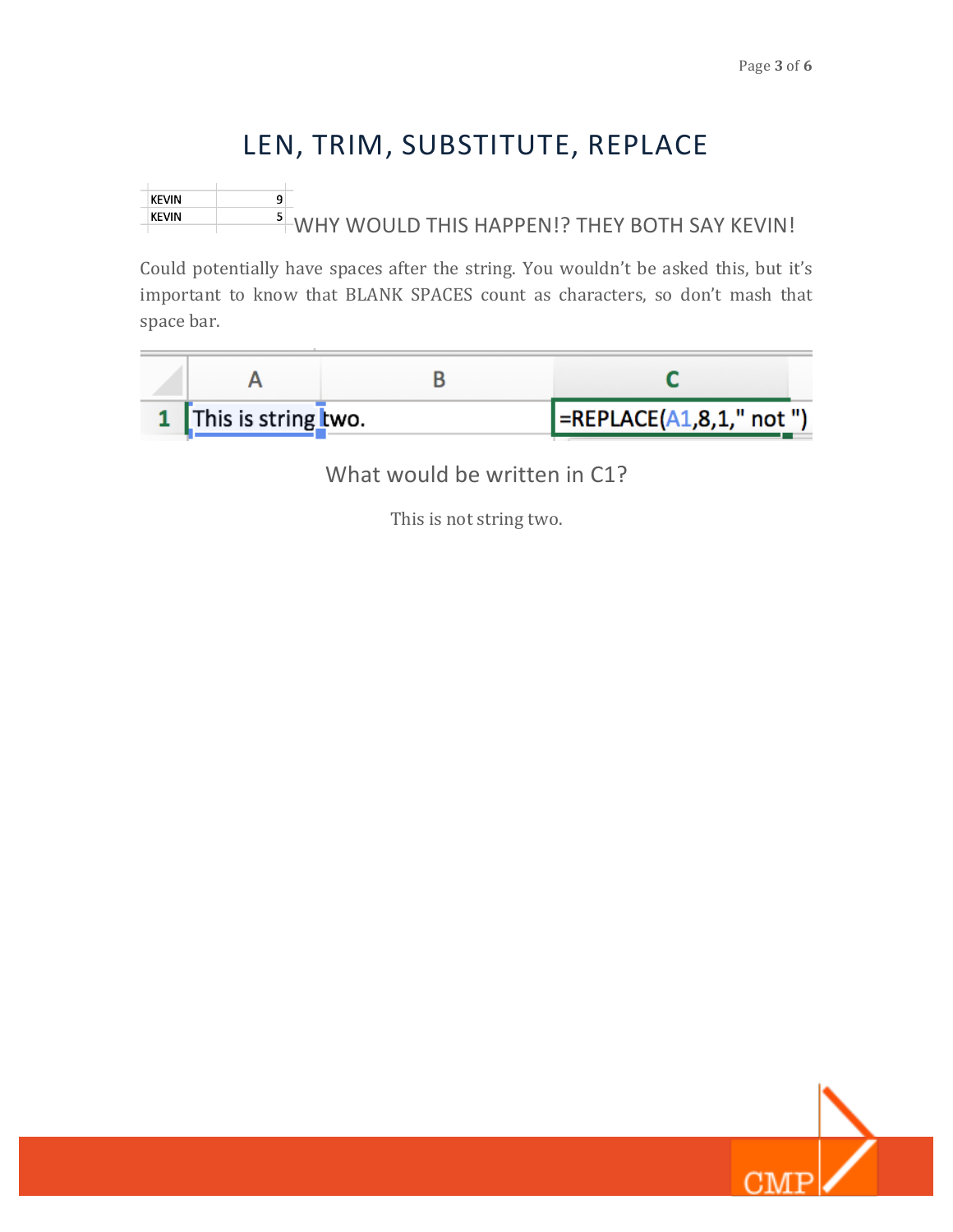## EXCEL PRACTICE PROBLEMS

Bob is an aspiring Sauder School of Business Student. He one day dreams of being a billionaire. He is attending a networking event, which has released the following information on its delegates. The actual spreadsheet has 500 values.

|     |                  | В                            |                 |
|-----|------------------|------------------------------|-----------------|
| 10. | <b>NAME</b>      | <b>NET WORTH (thousands)</b> | <b>FIELD</b>    |
|     | 11 Peter Wolfman |                              | 3000 Tech       |
|     | 12 Edwin Estey   |                              | 3150 Accounting |
|     | 13 Gregor Oveisi |                              | 2400 Marketing  |
|     | 14 Mehrdad Awad  |                              | 9500 Finance    |
|     | 15 John Doe      |                              | 1400 Tech       |

Bob writes a command to calculate the number of delegates attending who have a net-worth greater than \$2 million who are in the Tech field. What formula does he use? =COUNTIFS(B11:B15,">2000",\$C\$11:\$C\$15,"Tech")

Bob really respects these fine gentlemen. He wishes to edit Column A to prefix each name with the string "Mr. ". What formula does he use?

=REPLACE(A11,1,0,"Mr. ")

Bob connected with a fellow named Suge Nathair . He wants to find out what field he is working in. He searches for his name in Column A, and wants the cell he writes the formula in to print out the field he is working in. What formula does he use? =VLOOKUP("Suge Nathair", \$A\$11:\$A\$500, 3, 0)